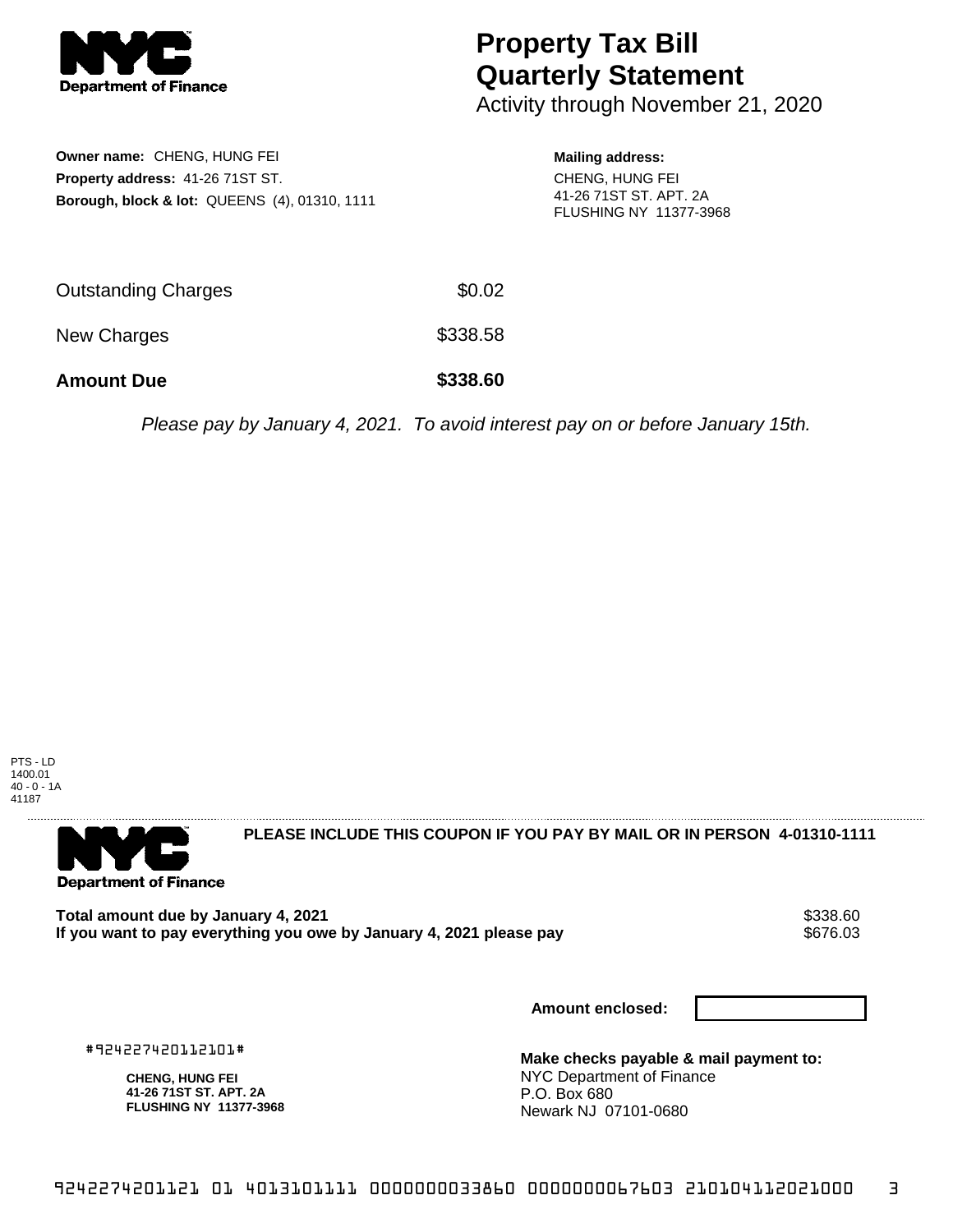

| <b>Billing Summary</b>                                                     | <b>Activity Date Due Date</b> | Amount       |
|----------------------------------------------------------------------------|-------------------------------|--------------|
| Outstanding charges including interest and payments                        |                               | \$0.02       |
| Finance-Property Tax                                                       | 01/01/2021                    | \$342.54     |
| <b>Adopted Tax Rate</b>                                                    |                               | $$-3.96$     |
| <b>Total amount due</b>                                                    |                               | \$338.60     |
| <b>Tax Year Charges Remaining</b>                                          | <b>Activity Date Due Date</b> | Amount       |
| <b>Finance-Property Tax</b>                                                | 04/01/2021                    | \$342.54     |
| <b>Adopted Tax Rate</b>                                                    |                               | $$-3.96$     |
| Total tax year charges remaining                                           |                               | \$338.58     |
| If you want to pay everything you owe by January 4, 2021 please pay        | \$676.03                      |              |
| If you pay everything you owe by January 4, 2021, you would save:          |                               | \$1.15       |
| How We Calculated Your Property Tax For July 1, 2020 Through June 30, 2021 |                               |              |
|                                                                            | Overall                       |              |
| Tax class 1A - Condo Unit in 1-3 Story Bldg                                | <b>Tax Rate</b>               |              |
| Original tax rate billed                                                   | 21.1670%                      |              |
| New Tax rate                                                               | 21.0450%                      |              |
| <b>Estimated Market Value \$394,859</b>                                    |                               |              |
|                                                                            |                               | <b>Taxes</b> |
| <b>Billable Assessed Value</b>                                             | \$12,947                      |              |
| <b>Disabled Homeowner</b>                                                  | $-6,474.00$                   |              |
| <b>Taxable Value</b>                                                       | \$6,473 x 21.0450%            |              |
| <b>Tax Before Abatements and STAR</b>                                      | \$1,362.24                    | \$1,362.24   |
| Annual property tax                                                        |                               | \$1,362.24   |
| Original property tax billed in June 2020                                  |                               | \$1,370.16   |
| <b>Change In Property Tax Bill Based On New Tax Rate</b>                   | $$-7.92$                      |              |

Please call 311 to speak to a representative to make a property tax payment by telephone.

For information about the interest rate charged on late payments, visit nyc.gov/taxbill.

## **Home banking payment instructions:**

- 1. **Log** into your bank or online bill pay website.
- 2. **Add** the new payee: NYC DOF Property Tax. Enter your account number, which is your boro, block and lot, as it appears here: 4-01310-1111 . You may also need to enter the address for the Department of Finance. The address is P.O. Box 680, Newark NJ 07101-0680.
- 3. **Schedule** your online payment using your checking or savings account.

## **Did Your Mailing Address Change?**

If so, please visit us at **nyc.gov/changemailingaddress** or call **311.**

When you provide a check as payment, you authorize us either to use information from your check to make a one-time electronic fund transfer from your account or to process the payment as a check transaction.